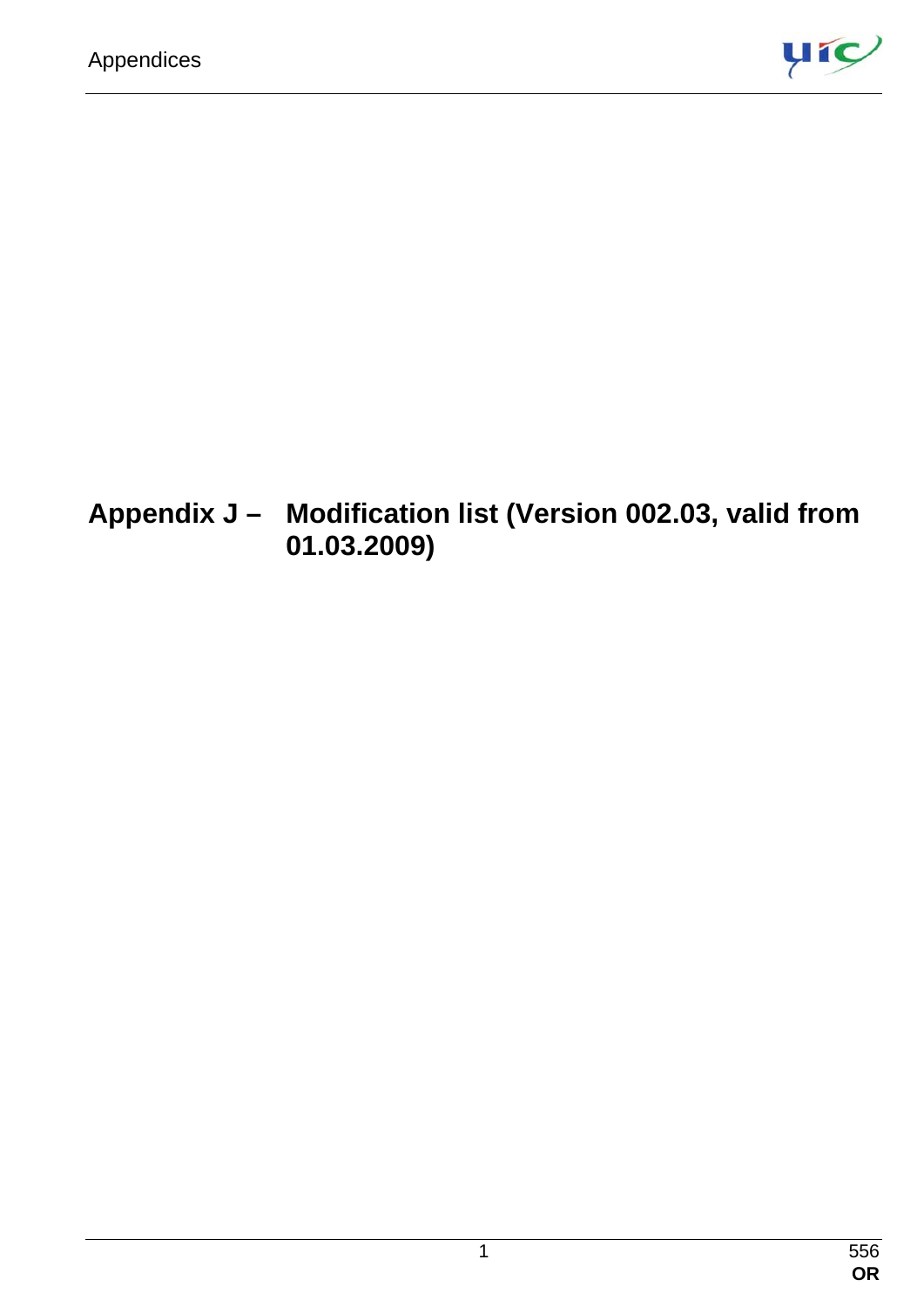

| Leaflet edition No. |           | First<br>edition  | 2 <sup>nd</sup><br>edition | 3 <sup>rd</sup><br>edition     | 4 <sup>th</sup><br>edition | 5 <sup>th</sup><br>edition |
|---------------------|-----------|-------------------|----------------------------|--------------------------------|----------------------------|----------------------------|
| Valid from          |           | 01.06.98          | 01.05.99                   | 01.11.04                       | 01.08.05                   | 01.03.09                   |
| Appendix J          | Version   | 001               | 002                        | 002.01                         | 002.02                     | 002.03                     |
| = complete version  | File name | e556ah_a          | E556ah_B                   | E556ah_D                       | E556AJ                     | E556AJ                     |
| Text part           | Version   | 001               | 002                        | 002.01                         | 002.02                     | 002.03                     |
|                     | File name | e556t<br>– L      | E556T<br>M                 | E556T<br>N                     | E556                       | E556                       |
| Appendix A          | Version   | 001               | 002                        | 002.01                         | 002.02                     | 002.03                     |
|                     | File name | e556a1_G          | E556A1_H                   | E556A1_I                       | E556AA                     | E556AA                     |
| Appendix B.1        | Version   | 001               | 002                        | 002.01                         | 002.02                     | 002.03                     |
|                     | File name | e556a21c          | E556A21D                   | E556A21E                       | E556AB                     | E556AB                     |
| Appendix B.2        | Version   | 001               | 002                        | 002.01                         | 002.02                     | 002.03                     |
|                     | File name | e556a22b          | E556A22C                   | E556A22D                       | <b>E556AB</b>              | E556AB                     |
| Appendix B.3        | Version   | 001               | 002                        | 002.01                         | 002.02                     | 002.03                     |
|                     | File name | e556a23c          | E556A23D                   | E556A23E                       | E556AB                     | E556AB                     |
| Appendix C.1        | Version   | 001               | 002                        | 002.01                         | 002.02                     | 002.03                     |
|                     | File name | e556a31E          | E556A31H                   | E556A31I                       | E556                       | E556                       |
| Appendix C.2        | Version   | 001               | 002                        | 002.01                         | 002.02                     | 002.02                     |
|                     | File name | E556A32D          | E556A32H                   | E556A32I                       | E556                       | E556                       |
| Appendix C.3        | Version   | 001               | 002                        | 002.01                         | 002.02                     | 002.03                     |
|                     | File name | e556a33g          | E556A33H                   | E556A33I                       | E556                       | E556                       |
| Appendix D          | Version   | 001               | 002                        | 002.01                         | 002.02                     | 002.02                     |
|                     | File name | e556a4_e          | E556A4_F                   | E556A4_G                       | E556                       | E556                       |
| Appendix E.1        | Version   | 001               | 001                        | 001.01                         | 001.02                     | 001.03                     |
|                     | File name | e556a51m          | E556A51M                   | E556A51N                       | <b>E556AE</b>              | <b>E556AE</b>              |
| Appendix E.2        | Version   | 001               | 001                        | 001.01                         | 001.02                     | 001.02                     |
|                     | File name | e556a52n          | E556A52N                   | E556A52O                       | <b>E556AE</b>              | E556AE                     |
| Appendix E.3        | Version   |                   | 001                        | 001.01                         | 001.02                     | 001.02                     |
|                     | File name |                   | E556A53A                   | E556A53B                       | <b>E556AE</b>              | <b>E556AE</b>              |
| Appendix F          | Version   | 001               | 001                        | 001.01                         | 001.02                     | 001.02                     |
|                     | File name | E556A6_B          | E556A6_B                   | E556A6_C                       | E556                       | E556                       |
|                     |           |                   |                            | Old<br>appendix 7<br>discarted |                            |                            |
| Appendix G          | Version   | left empty        | 001                        | 001                            | 001.01                     | 001.02                     |
|                     | File name | for the<br>moment | E556A7_A                   | E556A7_A                       | E556                       | E556                       |
| Appendix H          | Version   | left empty        | 001                        | 001.01                         | 001.02                     | 001.02                     |
|                     | File name | for the<br>moment | E556A8_A                   | E556A8_B                       | E556                       | E556                       |
| Appendix I          | Version   | left empty        | 001                        | 001.01                         | 001.02                     | 001.03                     |
|                     | File name | for the<br>moment | E556A9_C                   | E556A9_D                       | E556AI                     | E556AI                     |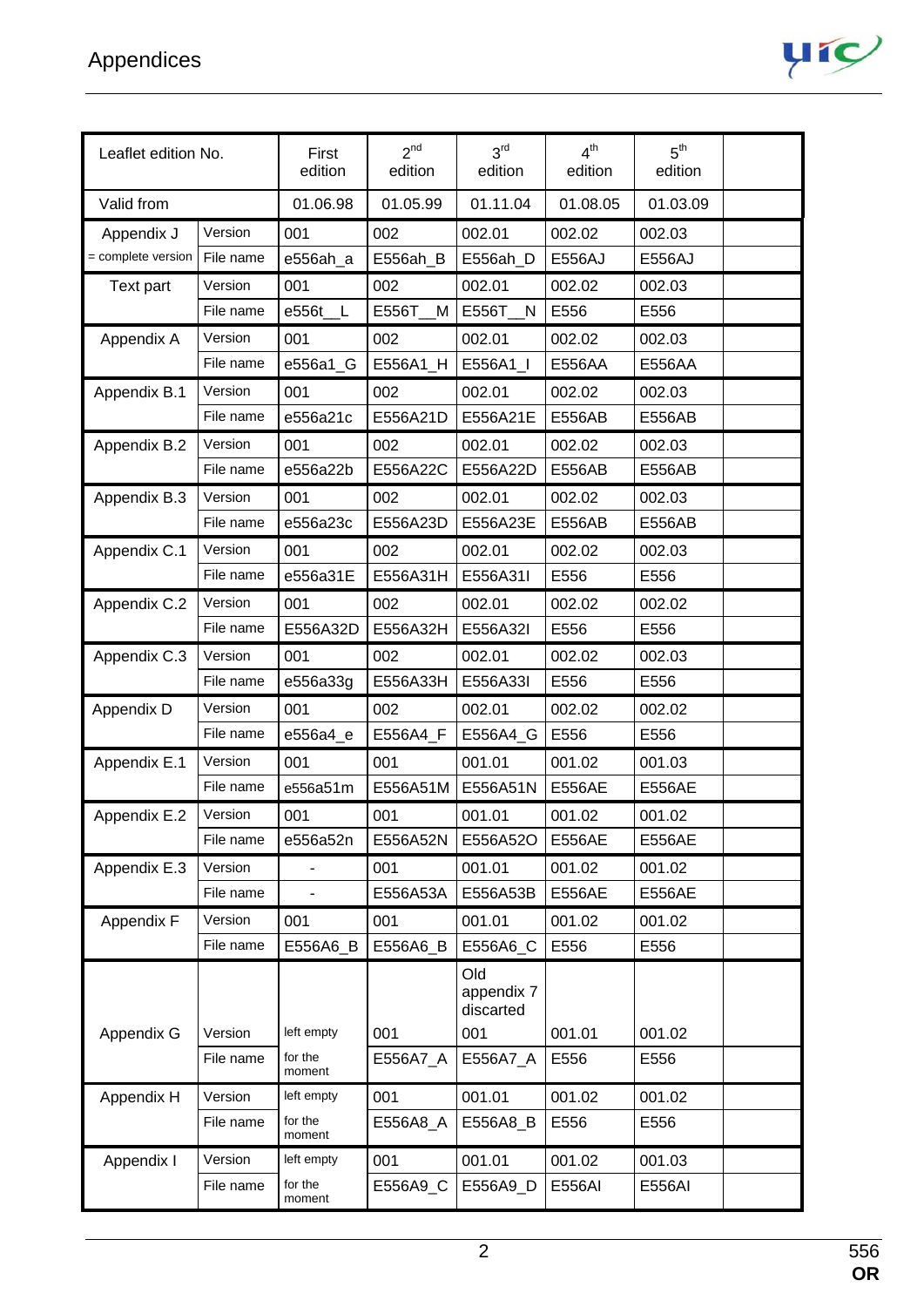

| Appendix ∟ | Version   |  |  | 001.00 |  |
|------------|-----------|--|--|--------|--|
|            | File name |  |  | E556AL |  |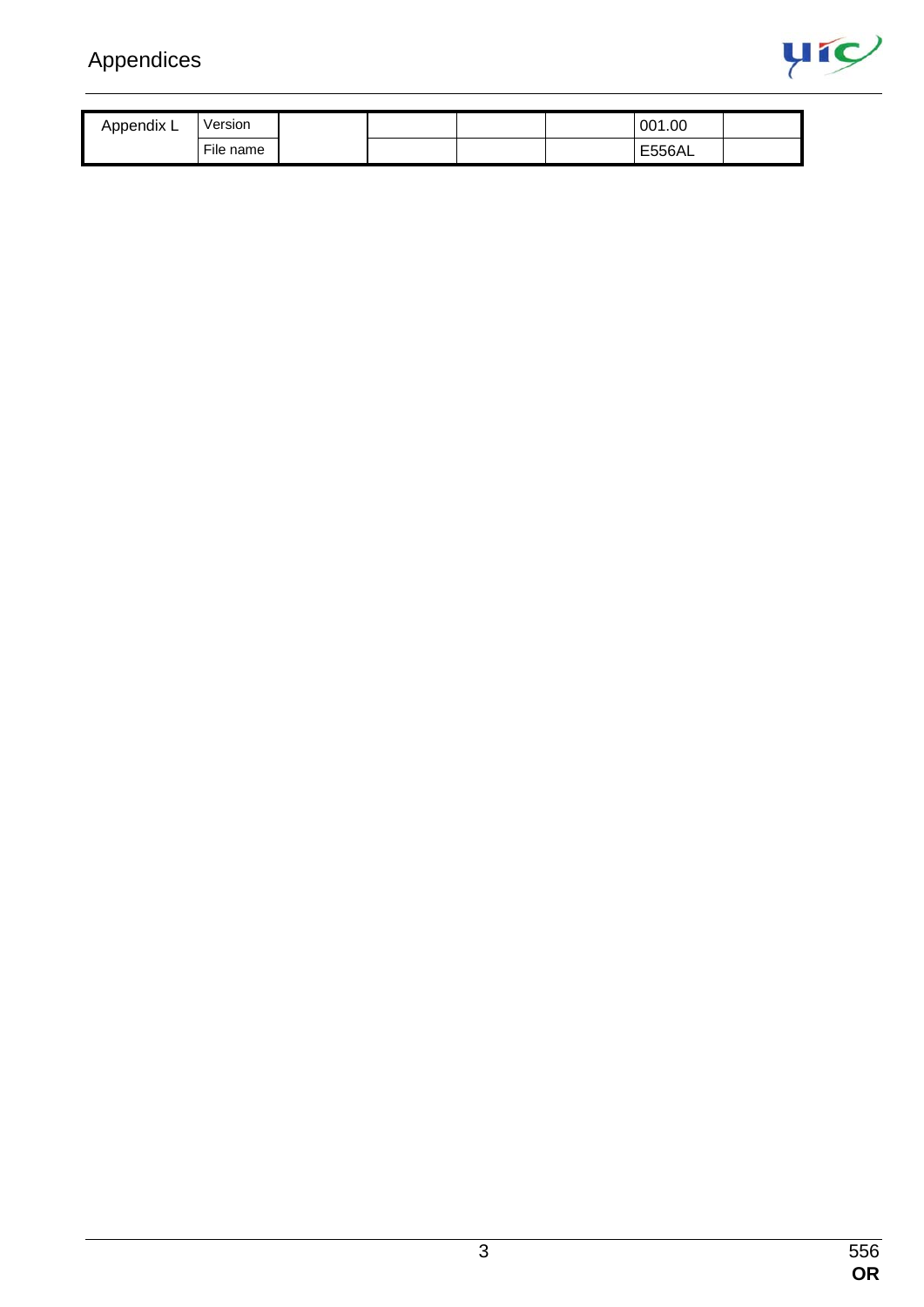

Key:

• The modification status of each part of the leaflet will be identified by its identifier

## **XXX.YY**

## where

| <b>Version-Number</b> | <b>Revision-Number</b> |
|-----------------------|------------------------|
| XXX                   | w                      |

 $XXX = increasing counter starting with 001$ 

- $YY = increasing counter starting with 00$
- Modifications of each part will be reflected -depending on the kind of its implication (s. below) – by modifications of the revision- resp. version number.
- Only modifications resulting in incompatibility with former versions will end up in a modification of the (complete) version number. E.g. modifications of syntax or/and semantics of telegrams force a version number modification of the complete version number!
- The version number of the textual part as well of an annex will be kept as long as no compatibility or interoperability relevant modifications will be implemented. Editorial modifications will be reflected in the versioning of the file name.
- Modifications without any influence on compatibility or/and interoperability result in an incremental modification of the revision number.
- For each modification only the modified part of the leaflet is entered in the appropriate column, with the new version/revision number  $(=$  old version/revision number  $+$  1) in the first line and the associated file name in the second line.
- The complete version is of equal significance with the version number of this appendix, it contains the respective current versions (= highest version number) of text and appendices. This describes the state of design of the train bus node.
- The version numbers of Appendix B (= R-data version number) and Appendix C.3 (= initiation telegram version number) are included as static properties (Serial No. 133 and 134 in Appendix E.1) in the initiation telegram (see Appendix C.3, octet 2 and 21). The transmitted version number matches the complete version number (XXX) WITHOUT revision number (YY, truncated).
- The R-data version that is used for the particular case depends, in general, on the train bus nodes with the lowest version number, the actually used R-data version is, therefore, advised in the R telegram sent out in octet 2.